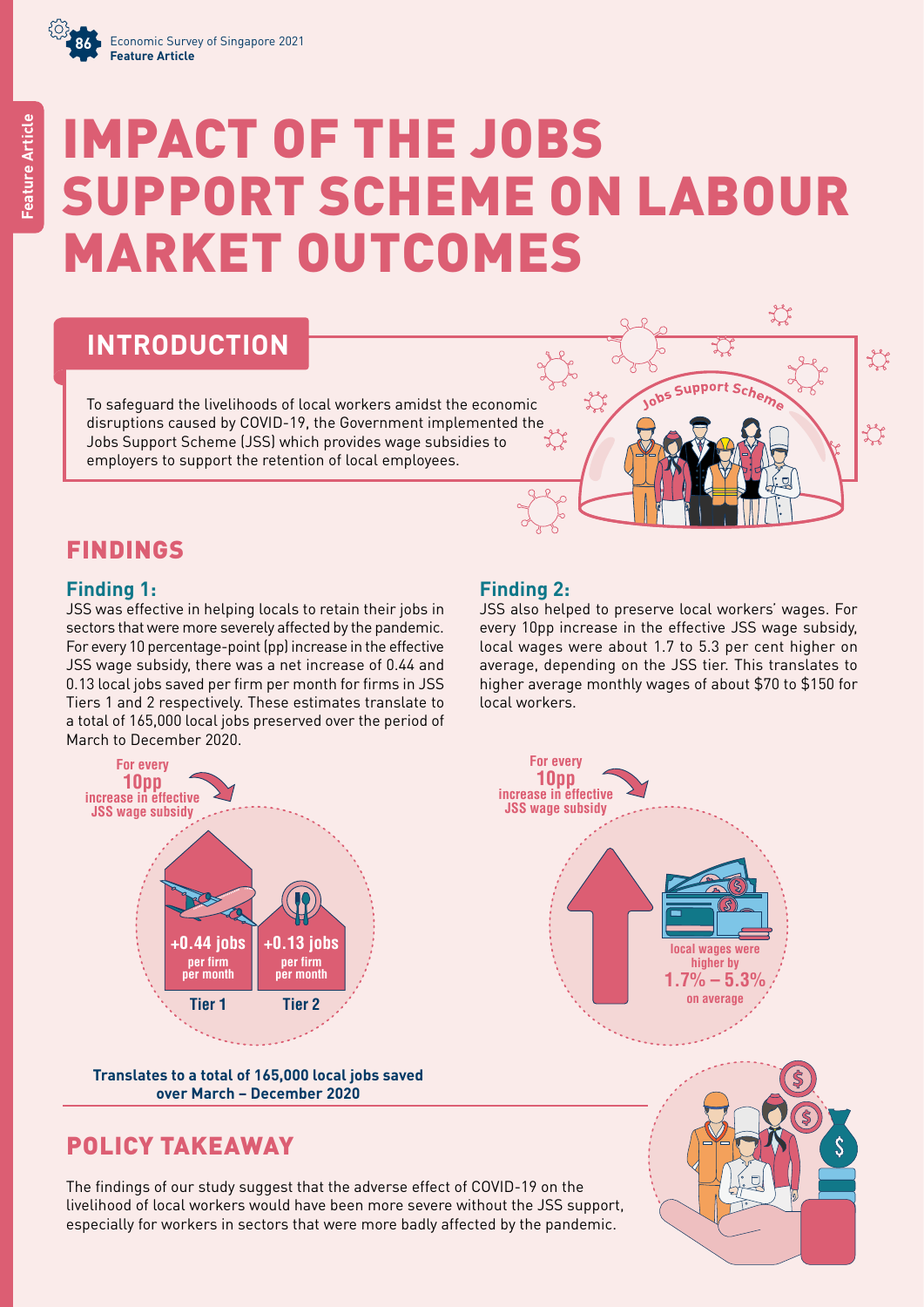

# **EXECUTIVE SUMMARY**

- To safeguard the livelihoods of local workers amidst the economic disruptions caused by COVID-19, the Government implemented the Jobs Support Scheme (JSS). Under the scheme, wage subsidies were provided to employers to support the retention of local employees. This study evaluates the effectiveness of the JSS in preserving local jobs and wages in 2020.
- Our findings suggest that the JSS was effective in helping locals to retain their jobs in sectors that were more severely affected by the pandemic. Specifically, for firms in JSS Tiers 1 and 2, we estimate that for every 10 percentage-point (pp) increase in the effective JSS wage subsidy, there was a net increase of 0.44 and 0.13 local jobs saved per firm per month respectively. These estimates translate to a total of 165,000 local jobs preserved over the period of March to December 2020.
- In addition, we find that the JSS helped to preserve local workers' wages. For every 10pp increase in the effective JSS wage subsidy, local wages were about 1.7 to 5.3 per cent higher on average, depending on the JSS tier. This translates to higher average monthly wages of about \$70 to \$150 for local workers.

*The views expressed in this paper are solely those of the authors and do not necessarily reflect those of the Ministry of Finance (MOF), Ministry of Manpower (MOM) or the Government of Singapore.<sup>1</sup>*

### INTRODUCTION

In the initial stages of the COVID-19 pandemic, governments around the world imposed lockdowns and movement restrictions to contain the spread of the virus. Singapore likewise imposed stringent travel and domestic restrictions, including a "Circuit Breaker"<sup>2</sup> which lasted eight weeks. While these strong public health measures helped to reduce the transmission of the virus and saved lives, they also disrupted domestic economic activity. Coupled with weaker external demand due to the pandemic-induced slowdown in major economies, the Singapore economy saw its deepest downturn on record in 2020.

Amidst the economic downturn and uncertainty, to safeguard the livelihoods of local workers, the Government implemented the Jobs Support Scheme (JSS) which provided wage subsidies to employers to help them retain local employees. JSS support for the various sectors was tiered based on the severity of the impact of COVID-19 on these sectors. Tier 1 sectors, comprising the Aviation, Aerospace and Tourism sectors, were the most badly affected due to global travel restrictions, and hence received the highest JSS support levels (i.e., for the 2020 payout, this amounted to 75 per cent of the first \$4,600 of gross monthly wages $^3$  paid to each local employee $^4$ ). Tier 2 sectors, comprising the Food Services, Retail Trade, Arts & Entertainment, Land Transport, Marine & Offshore and Built Environment sectors, were adversely affected by safe management measures and weakened consumer sentiments; these sectors received the next highest level of support (i.e., 50 per cent). All other sectors were classified as Tier 3 and received 25 per cent of support.

The JSS scheme was announced in the Unity Budget in February 2020 and enhanced in subsequent rounds of supplementary Budgets to provide extended support to employers and workers due to the protracted nature of the pandemic. In 2020, there were four JSS payouts in total, with employers receiving the first payout in April, followed by payouts in May, July and October. The first JSS payout was based on wages paid to local employees in October to December 2019, prior to the onset of the pandemic and the announcement of the JSS. The subsequent payouts were based on more recent payroll data in 2020, to provide wage support for local employees who were retained.

<sup>1</sup> We would like to thank Ms Yong Yik Wei, Dr Yip Chun Seng, Mr Tan Kok Kong, Ms Jamie Poh and Mr Alphonsus Gomez for their useful suggestions and comments. All errors belong to the authors.

<sup>2</sup> The "Circuit Breaker" was from 7 April 2020 to 1 June 2020. Measures included physical closure of most workplace premises and full home-based learning for schools.

<sup>3</sup> Gross monthly wages include employee's CPF contribution but exclude employer's CPF contribution.

<sup>4</sup> Local employees refer to Singapore Citizens and Permanent Residents.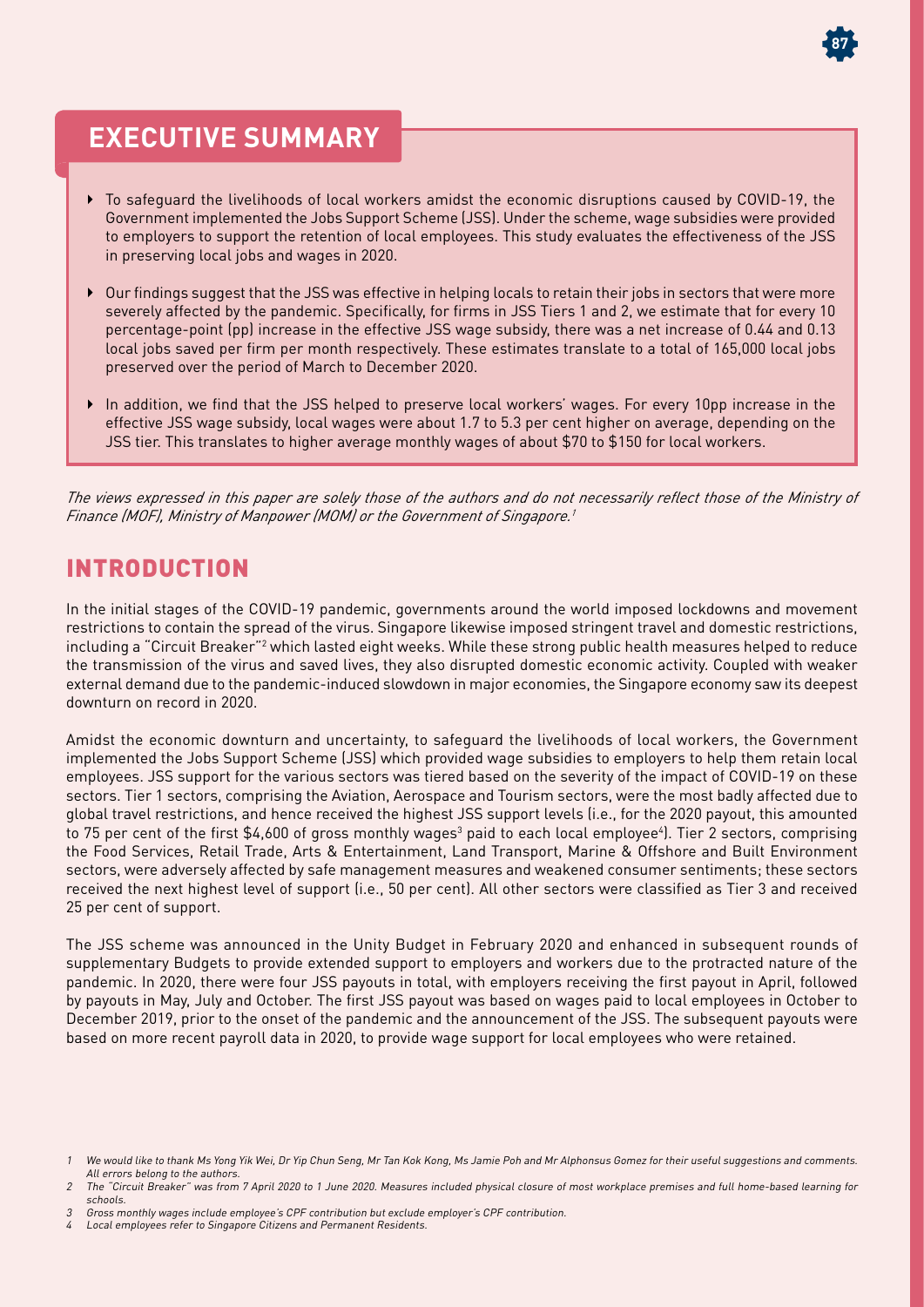

Notwithstanding the Government's efforts to help local employees retain their jobs, the annual average resident unemployment rate rose from 3.1 per cent in 2019 to 4.1 per cent in 2020 [Exhibit 1]. At the same time, the median gross monthly income from work (including employer's CPF contribution) for full-time employed locals fell by 0.6 per cent in 2020.<sup>5</sup> Nevertheless, the negative impact of the pandemic on local employment and wages could have been even more severe in the absence of the JSS. This study empirically examines the effectiveness of the JSS in preserving the jobs and wages of local workers in 2020.



#### **Exhibit 1: Annual Average Resident Unemployment Rate, %**

Source: MOM.

## LITERATURE REVIEW

In the initial months of the COVID-19 pandemic, many governments rolled out policies that were aimed at subsidising labour cost to mitigate the impact of the economic shock on employment. For example, the U.S. Congress enacted the Paycheck Protection Program (PPP)<sup>6</sup> to help small businesses to maintain employment and wages during the crisis. The effect of the PPP was examined by Autor et al. (2022), who compared the employment outcomes of PPP-eligible firms with those of PPP-ineligible firms. The researchers found that the PPP preserved between 2 and 3 million jobyears7 of employment over 14 months, at a cost of US\$170,000 to US\$257,000 per job-year retained.

At around the same time, the Australian Government implemented the JobKeeper Payment (JKP)<sup>8</sup> scheme to support businesses and preserve jobs over a 6-month period. Bishop and Day (2020) estimated that the JKP saved at least 700,000 jobs in the first four months by comparing the employment outcomes of Australian residents who were eligible for JKP to those who were not. To approximate the cost per job saved, the authors assumed similar effects in the remaining two months of the scheme and estimated that it cost about A\$100,000 (around US\$69,000)<sup>9</sup> to save each job over the period when the JKP was in place.

In summary, the experiences of the U.S. and Australia suggest that policies aimed at offsetting labour costs were effective in saving jobs during the COVID-19 pandemic.

5 Data from "Labour Force in Singapore 2020", MOM.

 $\overline{6}$  The PPP was structured as loans to small businesses which did not need to be repaid if the businesses were able to meet a specified set of criteria over 24 weeks from the receipt of the loan. This included maintaining their full-time equivalent employment at pre-crisis levels.

<sup>7</sup> One job-year refers to one worker working for one year.

<sup>8</sup> Under the JKP, eligible firms received A\$1,500 per fortnight for every employed Australian resident who had previously worked for at least 12 months. For a firm to qualify, it must have experienced a fall in revenue of at least 30 or 50 per cent, depending on its annual turnover size.

Based on the average market exchange rate in 2020.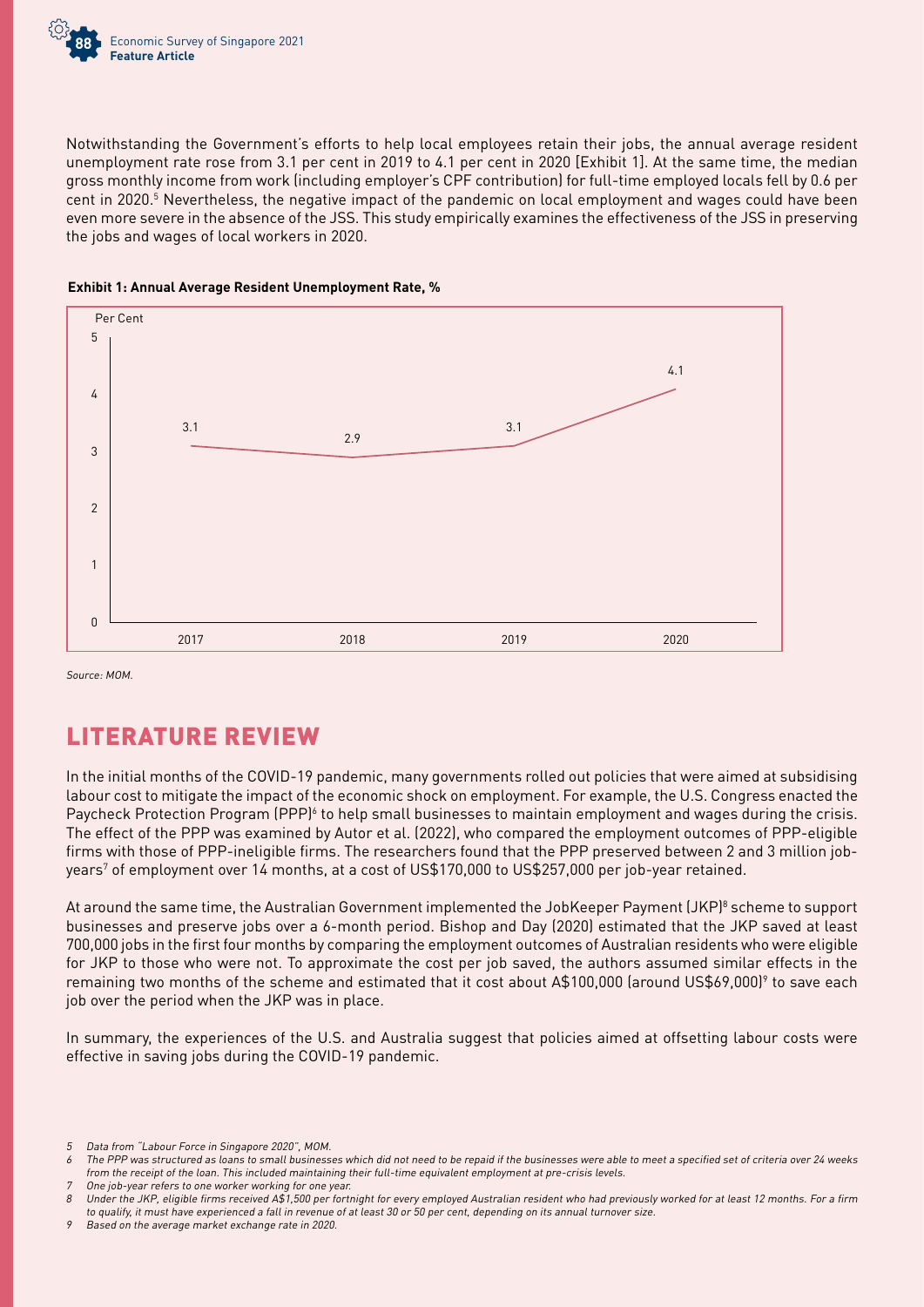

# DATA AND SUMMARY STATISTICS

This study utilises administrative data on local employees and foreign work pass holders from the Ministry of Manpower (MOM), as well as JSS payout data from the Inland Revenue Authority of Singapore (IRAS). The datasets cover the period of January 2018 to December 2020.

From April 2020 (first JSS payout) to December 2020, a total of \$22.6 billion of JSS payout was disbursed. In total, Tier 3 firms received the largest share of the JSS payout as they accounted for the largest share of the economy and local employment, compared to firms in the other two tiers.<sup>10</sup> However, on a per firm basis and per local employee basis, Tier 1 firms received a higher JSS payout [Exhibit 2].





Source: MOF (2021).

Apart from being affected by the pandemic to varying degrees, the firms in the various JSS tiers also had different characteristics. On average, Tier 1 firms had the largest number of local employees, while Tier 3 firms had the highest share of local workers earning monthly wages of \$4,600 and above, which lowered the JSS payout received as a share of their total local wage bill. By contrast, on average, Tier 2 firms had the lowest share of local workers earning \$4,600 and above, which meant that the JSS payout received as a share of their total local wage bill was closest to the corresponding tier's cap (i.e., 50 per cent for Tier 2 firms) [Exhibit 3].

#### **Exhibit 3: Firm Characteristics, October – December 2019**

| <b>Firm Characteristics</b><br>(JSS wage support for the first \$4,600 gross monthly wages)<br>of local workers) | Tier 1<br>(75%) | Tier 2<br>$(50\%)$ | Tier 3<br>(25%) |
|------------------------------------------------------------------------------------------------------------------|-----------------|--------------------|-----------------|
| Average local employment count                                                                                   | 62              | 20                 | 14              |
| Average share of local workers earning \$4,600 & above                                                           | 18%             | 3%                 | 24%             |
| Average JSS receipt as a share of the total local wage bill                                                      | 66%             | 49%                | 21%             |
| Average monthly wage per local worker (\$)                                                                       | 3.100           | 1.600              | 3,800           |

Source: Authors' estimates based on administrative data.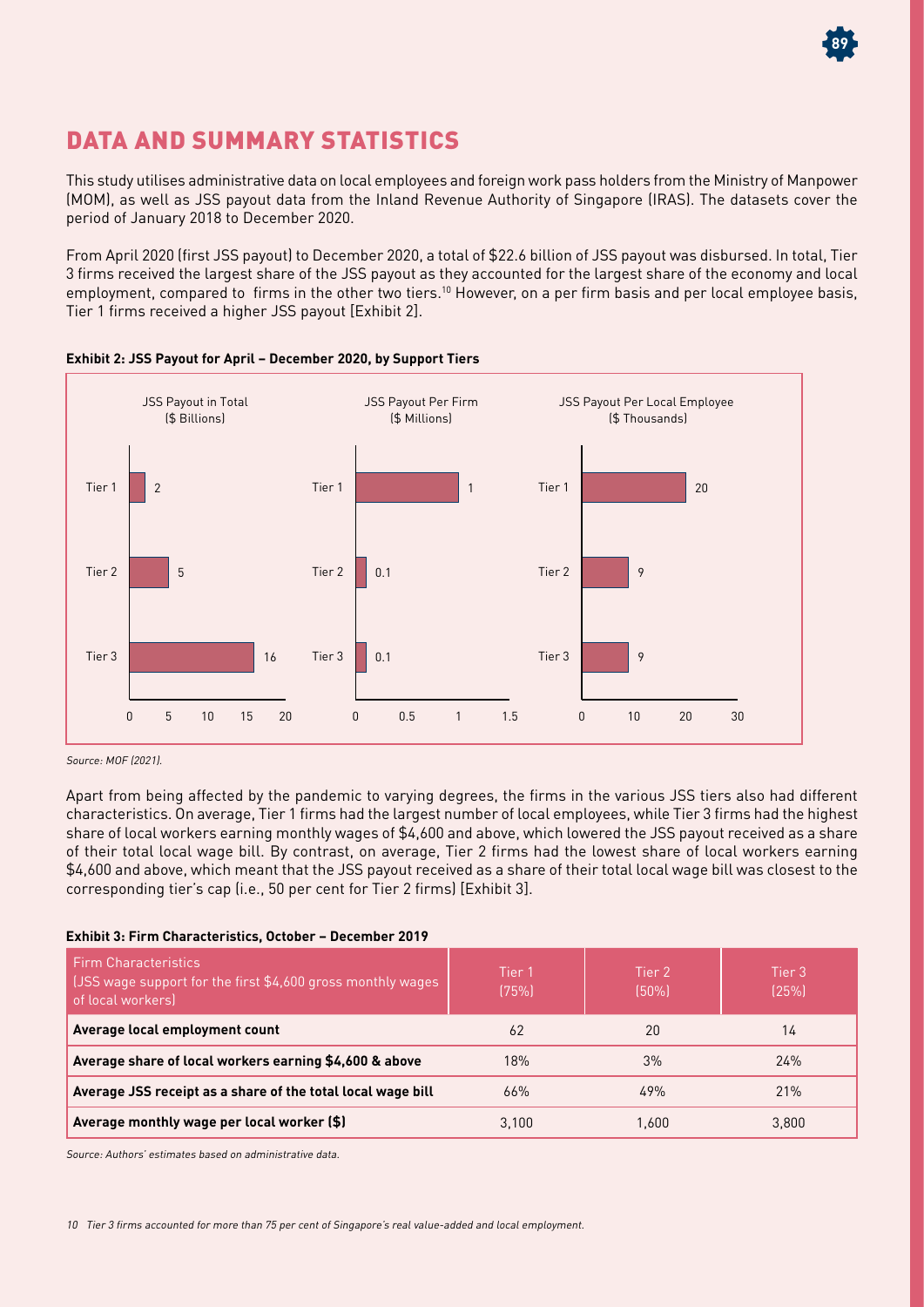

## EMPIRICAL METHODOLOGY

To estimate the causal impact of JSS on local employment and wages, we exploit the exogenous variation in the share and wages of local workers who earned above the subsidy cap of \$4,600 prior to the JSS announcement. Specifically, the treatment variable is the JSS wage subsidy received as a share of total local wages (hereby "effective JSS wage subsidy"). To avoid simultaneity bias, the effective JSS wage subsidy was computed using wages reported for the period of October to December 2019, as they would not be influenced by the announcement and implementation of the JSS in 2020.11 The population of firms in our study are those that employed workers in the period used to construct the treatment variable, including those that subsequently exited.

Effective JSS Wage Subsidy for a firm  $=$   $\frac{\text{Average monthly JS received based on Oct-Dec 2019 local wages}}{\text{Average monthly total local wages in Oct-Dec 2019}}$ 

The variation in the effective JSS wage subsidy across firms stems from differences in the distribution of wages of local workers earning above the \$4,600 salary cap within the firm between October and December 2019. Consider two hypothetical Tier 2 firms, Firm A and B, and assume that each local worker in Firm A earns \$10,000 per month, while that in Firm B earns \$5,000 per month. Given the Tier 2 subsidy rate of 50 per cent of the first \$4,600 in monthly salary for each local worker, Firm A will receive a maximum JSS payout of \$2,300 for each local worker and its effective JSS wage subsidy is 23 per cent (\$2,300/\$10,000). Firm B will also receive \$2,300 for each local worker, but its effective JSS wage subsidy is higher at 46 per cent (\$2,300/\$5,000). This exogenous variation in the treatment variable allows us to compare the impact of the JSS on firms that received a higher effective JSS wage subsidy, with firms that received a lower effective JSS wage subsidy.

Due to differences in firm characteristics and the heterogenous impact of COVID-19 on firms across the different support tiers, regressions are run separately for each JSS support tier. The following fixed effects regression is used:

$$
Y_{ijt} = \beta_{0,j} + \beta_{1,j} \text{ Effsub}\_ \text{JSS}_{ijt} \times \text{Trt\_period}_t + \alpha X_{ijt} + \delta_{jt} + \gamma_i + \varepsilon_{ijt}
$$

Where:

- $Y_{ij}$  denotes the outcome of interest (i.e., change in local employment, log local wage) for each firm i in JSS support tier  $j$  at time  $t$
- $Effsub$   $\sqrt{S_{\mu\nu}}$  is the effective JSS wage subsidy for each firm, computed based on the firm's CPF contributions in October – December 2019
- Trt\_period<sub>t</sub> is a dummy variable that takes on a value of 1 for the periods of March December 2020 and 0 for other periods
- $X_{ij}$  refers to a vector of firm-level time-varying control variables, including industry-time effects and foreign worker levy waivers and rebates
- $\delta_{_{jt}}$  , $\gamma_{_i}$ refer to time and firm-level fixed effects respectively
- $\epsilon_{ik}$  refers to the error term

To isolate the impact of JSS, the regression model takes into account the influence of broader (non-JSS related) macroeconomic trends and other policies implemented over the same period as the JSS. For instance, we control for the effect of foreign worker levy rebates and waivers as these could potentially affect local employment outcomes.

The coefficient of interest is  $\beta_{1}$ , which measures the average impact of an increase in the effective JSS wage subsidy on firm-level outcomes.

<sup>11</sup> Other treatment variables, including using the exact JSS disbursement amounts, were also considered. The "effective JSS wage subsidy" variable constructed was deemed to be the most appropriate treatment variable that would allow the causal impact of the JSS to be uncovered.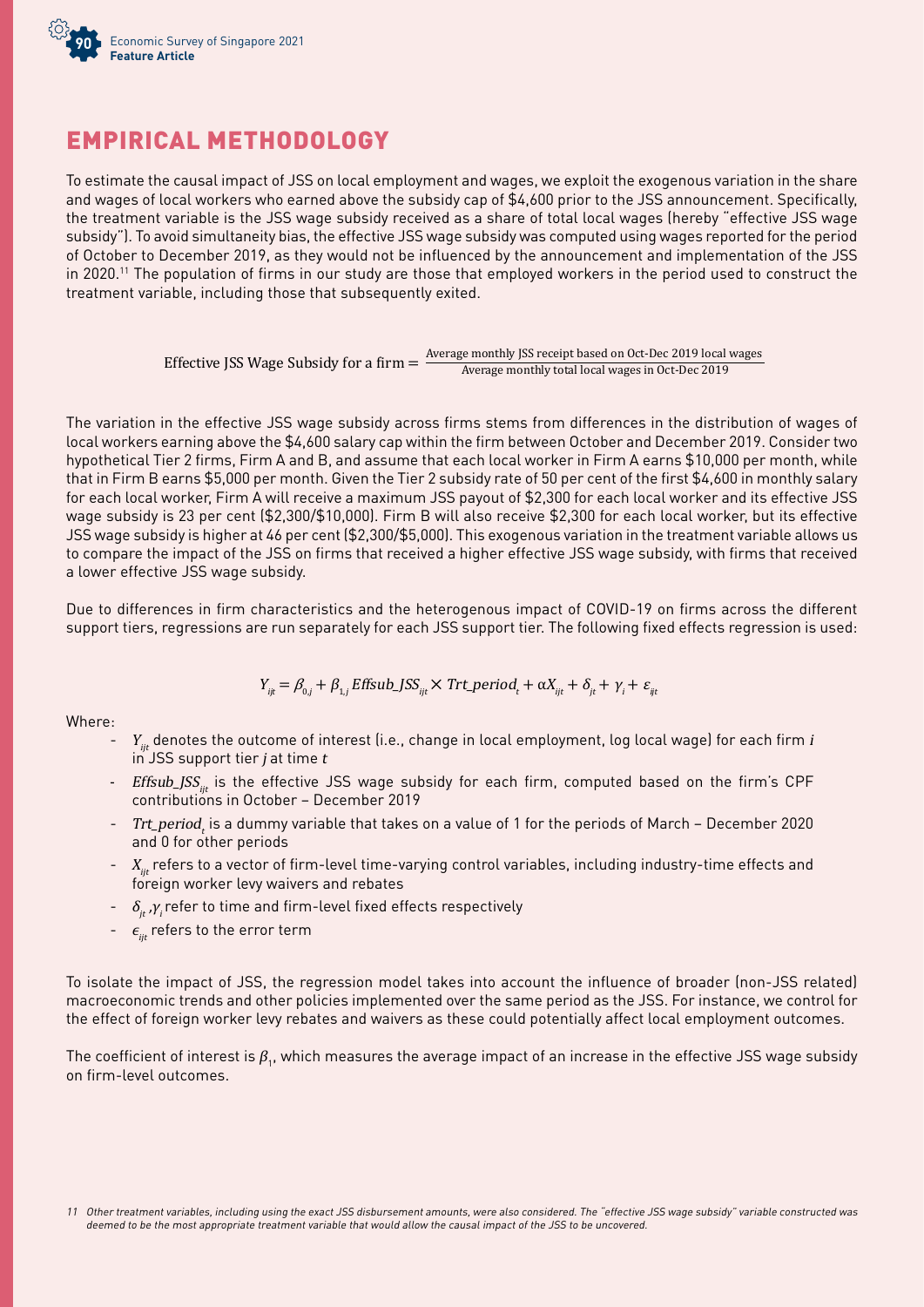

To ensure the robustness of our findings, we conducted further checks. For example, we checked that the regression results were not overly sensitive to the selection of baseline period in the regression by excluding the local wage data for the period of January 2018 to December 2018, and the period of January 2018 to September 2019. In addition, to ensure that our results were not mainly driven by firms that exited, we ran the above fixed effects regression using a sample which included exiting firms. The results from these robustness checks were similar to our main results.

#### RESULTS

We find that the JSS was effective in helping locals to retain their jobs in sectors that were more severely affected by the pandemic. Specifically, we estimate that over the period of March to December 2020, every 10 percentage-point (pp) increase in the effective JSS wage subsidy led to a 0.44 and 0.13 net increase in local jobs saved per firm per month for firms in JSS Tiers 1 and 2 respectively [Exhibit 4].

In comparison, the impact of JSS on the net change in local employment in Tier 3 firms was close to zero (and statistically insignificant). This could be because firms in Tier 3 were less adversely affected by COVID-19 and hence more likely to retain their local employees regardless of the quantum of effective JSS wage subsidy received.

The estimated monthly employment impact for firms in JSS Tiers 1 and 2 translates to a total of 165,000 local jobs that were preserved at the aggregate level between March and December 2020 [Exhibit 4]. Taking the total cost of the JSS divided by the total number of local jobs saved, we estimate that the cost per local job saved as a result of the JSS is around \$137,000 (US\$100,000)12.

| <b>JSS Support Tiers</b> | Impact of every 10pp increase in effective<br>JSS wage subsidy on net change in local<br>employment per firm per month<br>(count) | Aggregate impact on net change in local<br>employment over March - December 2020^<br>(count) |
|--------------------------|-----------------------------------------------------------------------------------------------------------------------------------|----------------------------------------------------------------------------------------------|
| Tier 1                   | $0.44*$                                                                                                                           | 55,000                                                                                       |
| Tier 2                   | $0.13*$                                                                                                                           | 110,000                                                                                      |
| Tier 3                   | 0.02                                                                                                                              |                                                                                              |

#### **Exhibit 4: Impact of the JSS on net change in local employment, by JSS support tiers (March – December 2020)**

\* Indicates statistical significance at the 10% level.

^ To estimate the aggregate impact on net change in local employment over the 10-month period from March to December 2020, for Tiers 1 and 2, we multiply the monthly impact estimated from the regression by the number of firms, average effective JSS wage subsidy and 10 months for each tier respectively. Source: Authors' estimates based on administrative data.

In response to the economic slowdown, some firms may choose to cut cost by reducing wages rather than shedding workers. However, as the JSS quantum was proportional to the wages paid up to the salary cap, reducing the wages of local workers (those earning less than \$4,600) would also mean lower JSS receipts for the firms. As the amount of cost savings that accrue to the firms would then become correspondingly smaller, the JSS may lower the incentive for firms to reduce wages, thereby helping to preserve local workers' wages.

This is corroborated by our findings on the impact of the JSS on the average wages of locals that were still on the payroll in recipient firms. We estimate that for every 10pp increase in the effective JSS wage subsidy, average local wages were about 1.7 to 5.3 per cent higher, depending on the JSS tier. This translates to higher average monthly wages of about \$70 to \$150 for local workers [Exhibit 5]. The results are driven by larger declines in average local wages among firms that received a lower effective JSS wage subsidy, compared to smaller declines or slight increases in average local wages among firms that received a higher effective JSS wage subsidy.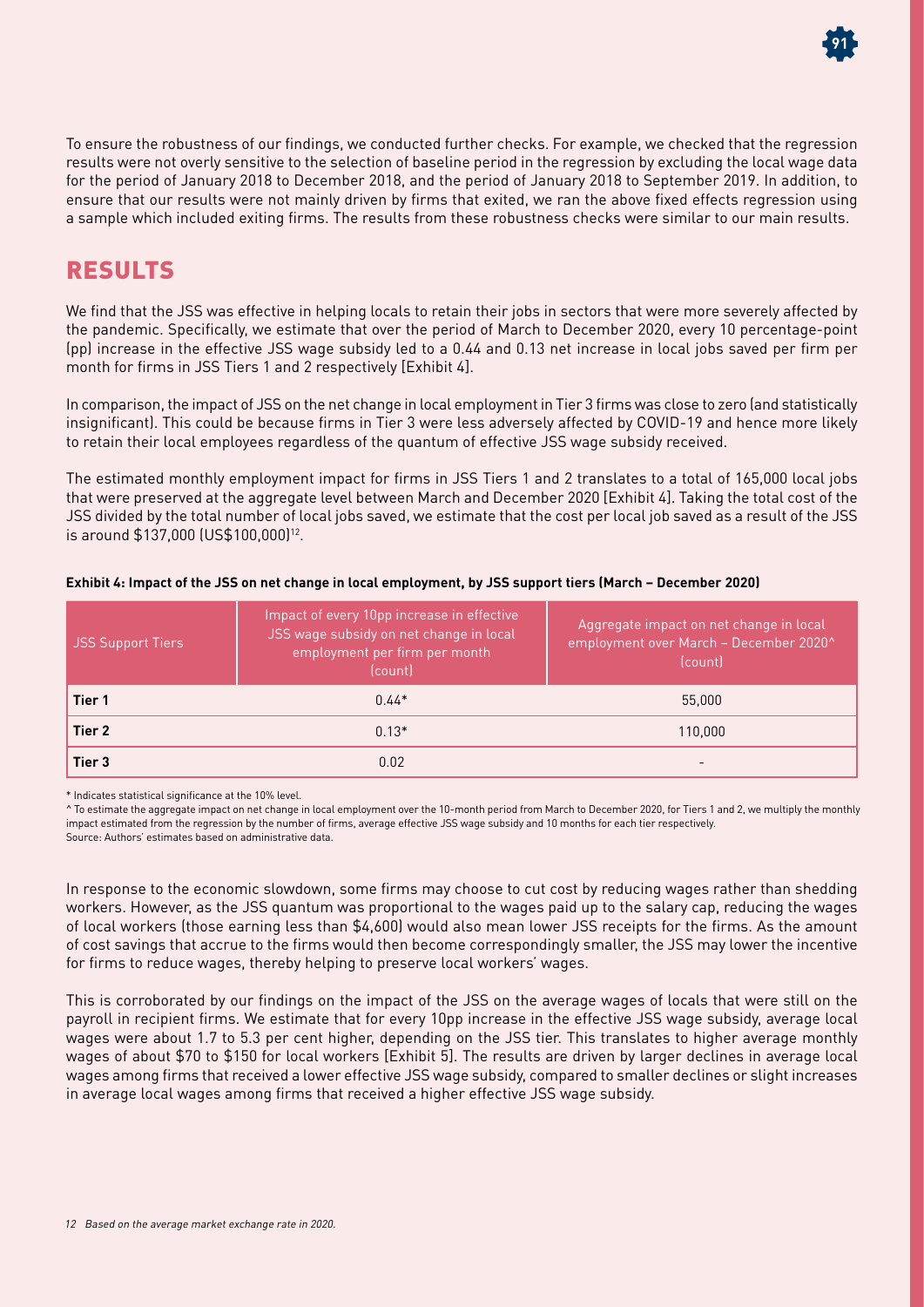

| <b>JSS Support Tiers</b> | Impact of every 10pp increase in effective JSS<br>wage subsidy on averag e local wages<br>(per cent) | Estimated change in average gross monthly<br>wages of locals<br>(4) |
|--------------------------|------------------------------------------------------------------------------------------------------|---------------------------------------------------------------------|
| Tier 1                   | $4.7\%***$                                                                                           | \$150                                                               |
| Tier 2                   | $5.3%***$                                                                                            | \$80                                                                |
| Tier 3                   | $1.7\%***$                                                                                           | \$70                                                                |

#### **Exhibit 5: Impact of the JSS on average gross monthly wages of locals, by JSS support tiers (March – December 2020)**

\*\*\* Indicates statistical significance at the 1% level.

Source: Authors' estimates based on administrative data.

## **CONCLUSION**

The findings of our study suggest that the JSS was successful in preserving the jobs and wages of local workers during the COVID-19 pandemic. For the period of March to December 2020, the JSS is estimated to have saved about 165,000 local jobs in total, translating to a cost of \$137,000 per job saved. This is broadly comparable to the cost of wage support schemes implemented in the U.S. and Australia during the COVID period.13 As for wages, we find that for every 10pp increase in the effective JSS wage subsidy, average local wages were about 1.7 to 5.3 per cent higher (which translates to an increase in average gross monthly wages of about \$70 to \$150).

Taken together, our results suggest that the adverse effect of COVID-19 on the livelihood of local workers would have been more severe without the JSS support, especially for workers in sectors that were more badly affected by the pandemic.

Contributed by:

Ms Jeanette Pang, Economist Mr Eugene Zhou, Senior Economist Manpower Planning and Policy Division (Economics Unit) Ministry of Manpower

Mr Lee Tian Mun, Senior Economist Economic & Fiscal Analysis Directorate Ministry of Finance